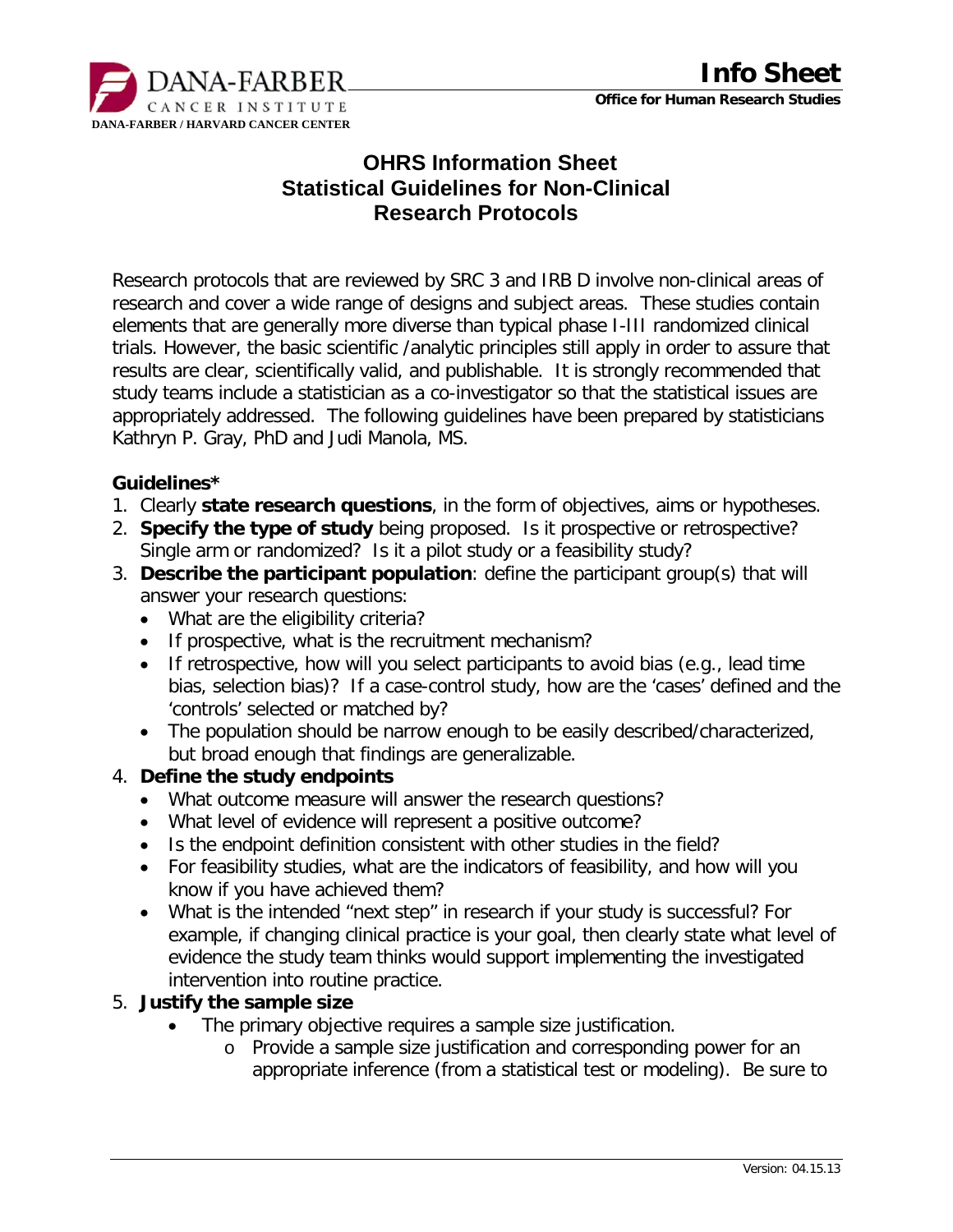say what test/model you will use, whether the test is 1- or 2-sided, and the Type I error (alpha or false positive rate) you are assuming.

- When sample size or power justification is not possible, consider the objective to be secondary or exploratory.
- If you are choosing a sample size based on feasibility or practical limitations, provide information about the statistical precision that will be available. For example, what is the maximum width of a confidence interval on your primary endpoint, given the available number of subjects?
- Provide a rationale for the projected accrual rate.
- 6. **Describe your plan for data collection/measurement** 
	- How, what, interval (one time or repeated measures)
	- Type of data: nominal (e.g., yes/no), ordinal (e.g., a numerical scale), counts, or a continuous numerical measure and the associated range of possible values.
	- Describe how you will prevent missing data or how you will control quality of your lab experiment.
	- Describe the methods for scoring lab tests, instruments and interviews

## 7. **Describe your statistical analysis plan and methods.**

- Always have a section in the protocol, however brief or simple, that describes how you will summarize and analyze the data. Think about how the tables will look in your manuscript when the study is complete. This will help assure that you are capturing the required information in the most useful form.
- Statistical testing (if it is to be performed) should correspond to the power and sample size calculation.
- Describe how you will handle missing data or drop-outs. Missing data can be a source of bias, so preventing missing data is easier than accounting for it in your analysis.
- If specific methodology from a discipline is to be used, briefly describe the methods (e.g., mixed-methods research from survey, behavioral sciences), as you would when you write your manuscript and give the relevant references.
- 8. Although not required in the concept, you will find it helpful to state how you will **report/disseminate the results.** Clearly state what the analysis results will mean, or how you will assure proper interpretation of the results.
- 9. Provide analysis methodology **references** if applicable.

\* For tissue/tumor bank studies, for which the sole objective is collecting/reserving specimens for future research without any specific analytic objectives that require analysis, items 4, 5, 7, 8 may be eliminated.

## **For BWH investigators:**

Biostatistics support is available to investigators in the Brigham and Women's and

Harvard Medical research community through the BWH Center for Clinical Investigation

(CCI) in partnership with Harvard Catalyst. They offer statistical consulting on issues